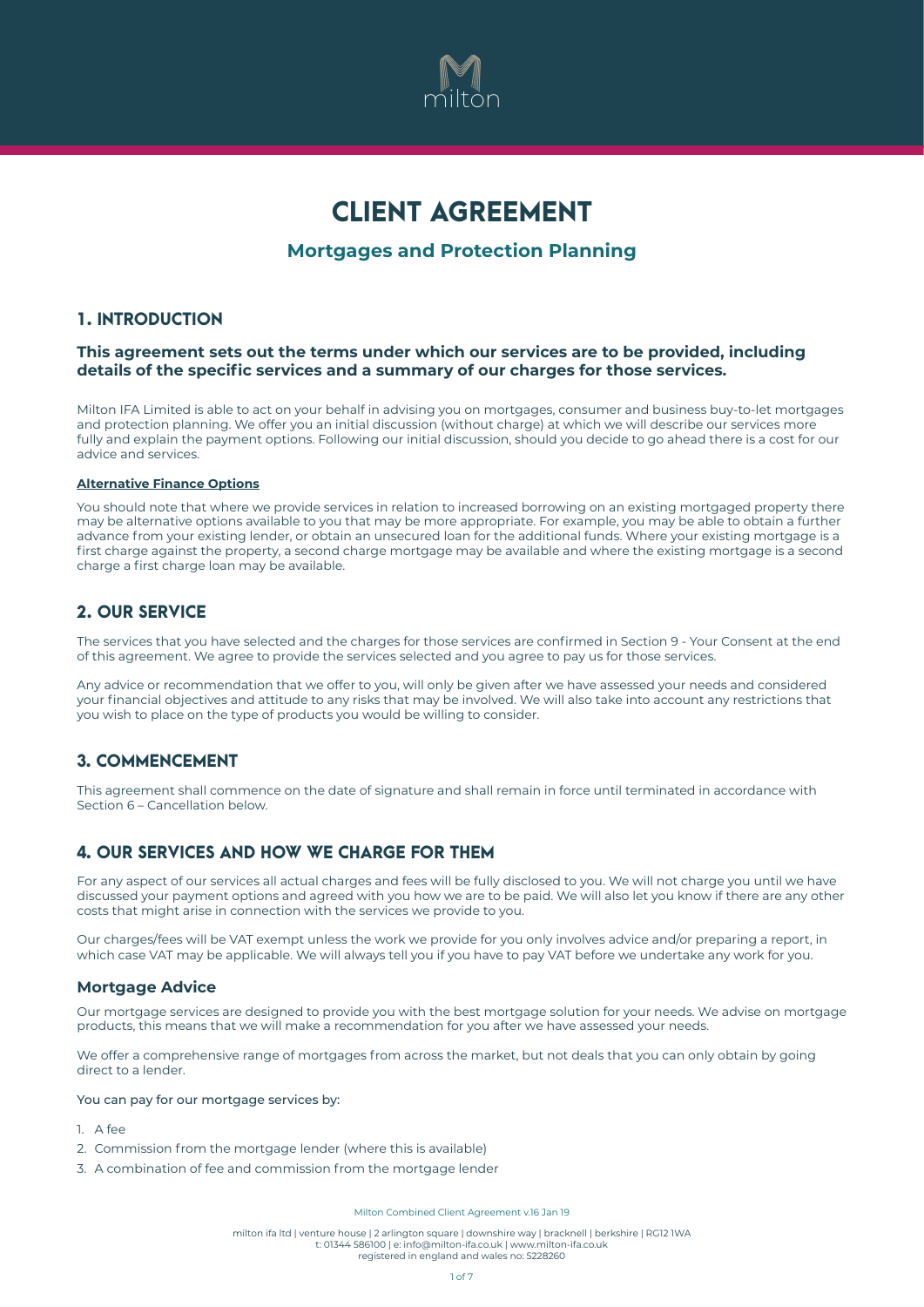

#### **Paying by Fee (if applicable)**

We may charge a fee which will be fully disclosed prior to it being incurred, the amount of which will be dependent upon the circumstances of the application.

We may also receive commission from the mortgage lender in addition to the fee we have charged you which will be disclosed on the Key Facts Illustration(s) you will receive relating to your chosen mortgage.

#### **Paying by commission from the lender (if applicable)**

No fee is charged directly to you for our mortgage services. We will receive a commission from your chosen mortgage lender. The amount we receive will be disclosed on the Key Facts Illustrations you will receive relating to your chosen mortgage.

You will receive a key facts illustration when considering a particular mortgage which will tell you about any fees relating to it.

#### **If we charge you a fee, and your mortgage does not go ahead, you will receive:**

- A full refund if we have not carried out any research/processing on your behalf.
- No refund if we have carried research/ product options and sourced a suitable mortgage provider

If we are paid commission by one or more mortgage lenders, you have the right to request information on the levels of commission we will receive from different lenders in relation to any mortgage product recommended.

### **Protection Planning**

Our advised protection planning services are suitable if you are looking for the best way to protect you, your family or your business through products such as critical illness cover, health insurance and life cover. We advise on non-investment protection products e.g. term assurance, income protection and critical illness from a range of insurers.

#### **You can pay for our advised protection services by:**

- $1. A$  fee
- 2. Commission (where this is available)
- 3. A combination of fee and commission

### **Paying by Fee (if applicable)**

We may charge a fee which will be fully disclosed prior to it being incurred, the amount of which will be dependent upon the circumstances of the application.

We may also receive commission from the insurer in addition to the fee we have charged you which will be disclosed in the Illustration(s) you will receive relating to your chosen policy.

#### **Paying by commission (if applicable)**

Where we are paid by commission this will be disclosed in the illustrations(s) before we carry out any business for you. Although you may pay nothing to us up front that does not mean that our service is free. You still pay us indirectly through deductions from the amount you pay into your product.

# 5. OUR OBLIGATIONS

#### **Recommendations**

We will confirm to you in writing the basis of our recommendations. We will also provide you with a 'Key Facts' Illustration (KFI)/ European Standardised Information Sheet which is a personalised description of the costs and features of the mortgage / product that we are recommending. You may ask us to provide you with additional KFIs/ European Standardised Information Sheet for any mortgage / product for which you are eligible.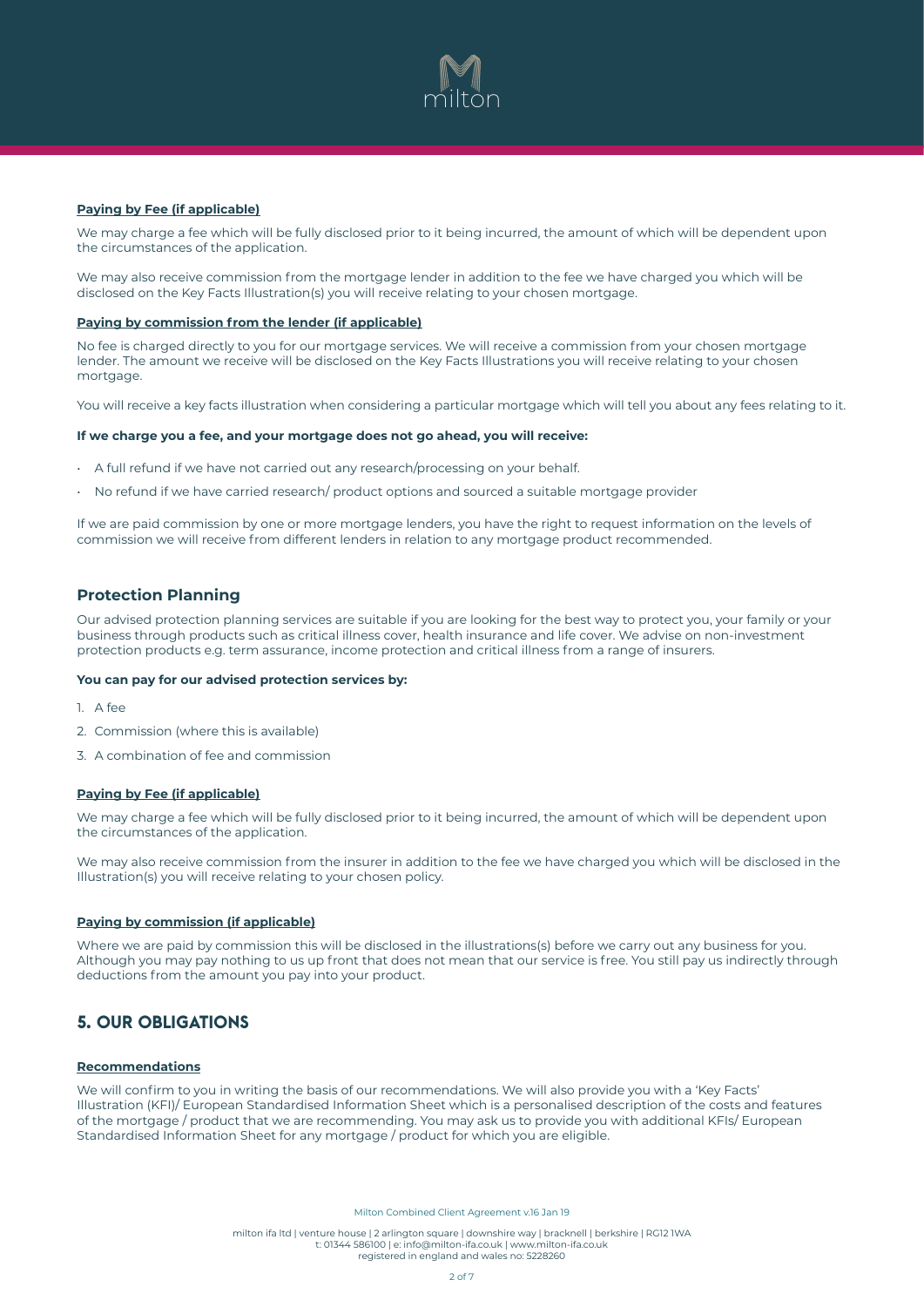

#### **Protecting your personal information**

Your personal information is important to us. We will endeavour to take all due care to protect this information. We highlight below matters relating to your information that you should be aware of.

Some services are provided to our firm by third parties such as processing business or obtaining compliance or regulatory advice, which warrant the disclosure of more than just your basic contact details. Personal information held by ourselves may be disclosed on a confidential basis, and in accordance with the General Data Protection Regulation 2018, to any such third parties. This information may be transferred electronically (e.g. e-mail) and we, or any such third party, may contact you in future by any means of communication which we consider appropriate at the time.

Product providers and lenders may administer your policy, any existing policies you may have with them and provide other services, from centres in countries outside Europe (such as India and the USA) that do not always have the same standard of Data Protection laws as the UK. However, they are required to put a contract in place to ensure that your information is adequately protected, and they will remain bound by their obligations under the General Data Protection Regulation even when your personal information is processed outside Europe.

#### **Anti-money laundering**

We are required by the anti-money laundering regulations to verify the identity of our clients, to obtain information as to the purpose and nature of the business which we conduct on their behalf, and to ensure that the information we hold is upto-date. For this purpose we may use electronic identity verification systems and we may conduct these checks from time to time throughout our relationship, not just at the beginning.

### **Conflict of interests**

We will endeavour always to act in the best interests of you our client. However, circumstances can arise where we or one of our other clients may have some form of interest in business being transacted for you. If this happens or we become aware that our interests or those of one of our other clients conflict with your interests, we will write to you and obtain your consent before we carry out your instructions, and detail the steps we will take to ensure fair treatment.

### **Communicating with you**

We may communicate with you by telephone, post, e-mail or in person. In certain circumstances, we may ask you to confirm any instructions in writing prior to implementation. All our communications with you will be in English.

# 6. CANCELLATION

#### **Termination of this Agreement**

You or we may terminate this agreement and our authority to act on your behalf at any time, without penalty. Notice of this termination must be given in writing and will take effect from the date of receipt. Termination is without prejudice to any transactions already initiated which will be completed according to this agreement unless otherwise agreed in writing. You will be liable to pay for any services provided prior to termination and any fees outstanding, if applicable.

#### **Product cancellation rights**

Full details of the products we recommend to you including, for example, the minimum duration of the product, information on your right to cancel or whether no right to cancel exists, and any other early termination rights and penalties, will be covered in the relevant product disclosure information you will receive before the conclusion of any contract.

In most cases you can exercise a right to cancel by withdrawing from the contract. In general terms you will normally have a **30 day cancellation** period for a life, protection or payment protection policy and a **14 day cancellation** period for all other policies. Please note that there is **no right** to cancel a mortgage contract once the mortgage transaction has been concluded.

Instructions for exercising the right to cancel, if applicable, will be contained in the relevant product disclosure information which will be provided to you.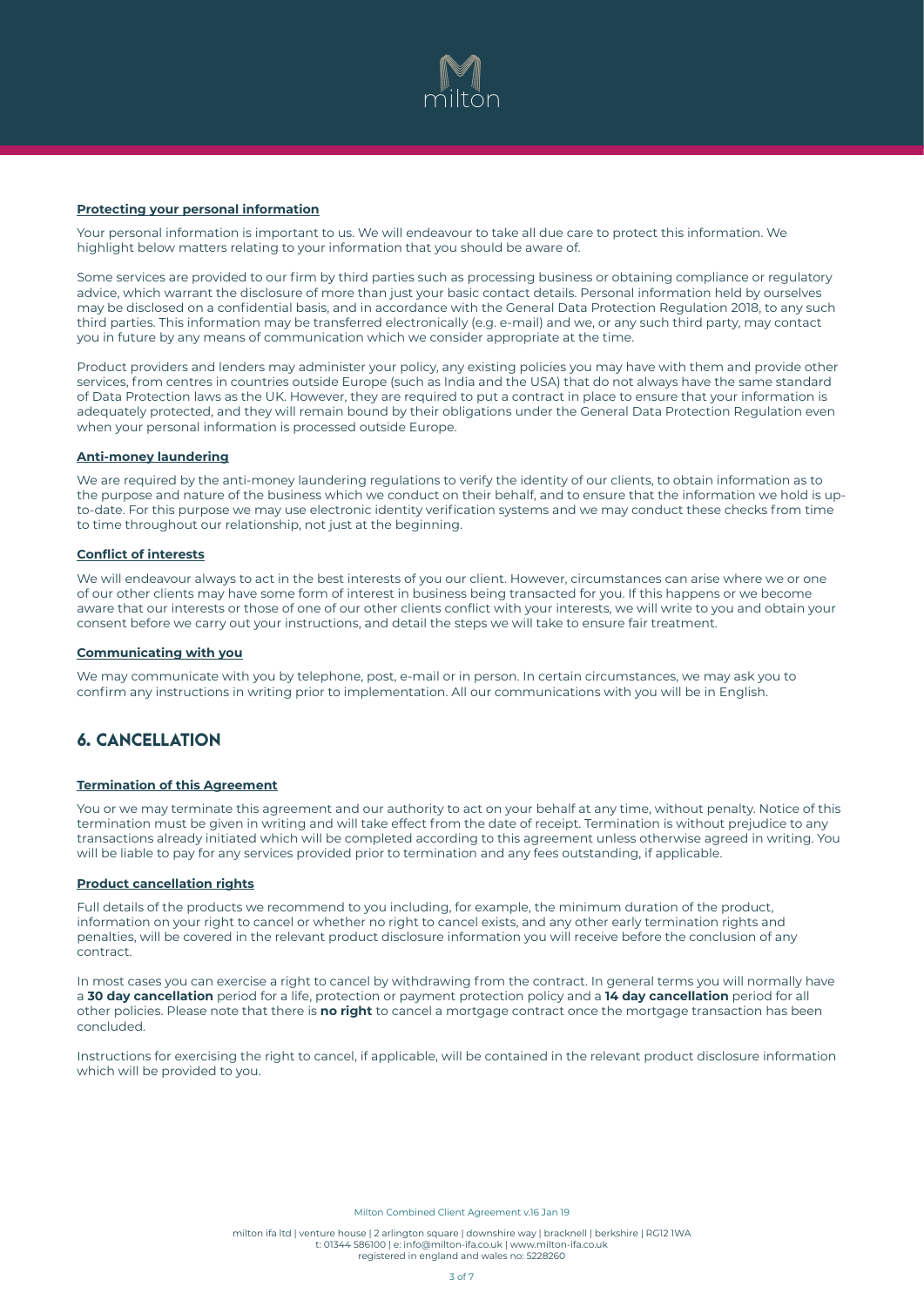

# 7. HOW YOU ARE PROTECTED

Milton IFA Limited is authorised and regulated by the Financial Conduct Authority (FCA), 12 Endeavour Square, London, E20 1JN.

Our Financial Services Register number is 491145. Our permitted business is advising on and arranging mortgages, consumer and business buy-to-let mortgages and non-investment insurance contracts. You can check this on the Financial Services Register by visiting the FCA's website www.fca.org.uk/firms/systems-reporting/register or by contacting the FCA on 0800 111 6768.

### **Complaints**

If you are dissatisfied with a recommendation we have made you are entitled to make a complaint. We have a complaints procedure that is available on request. If you wish to register a complaint, please contact us:

**In writing:** The Compliance Officer, Milton IFA Ltd, Venture House, 2 Arlington Square, Bracknell, Berkshire. RG12 1WA **By phone:** +44 (0)1344 586100 **By e-mail:** [info@milton-ifa.co.uk](mailto:info@milton-ifa.co.uk)

Please be assured we treat complaints seriously. For your further protection if you cannot settle your complaint with us, you may be entitled to refer it to the Financial Ombudsman Service ('FOS').

### **Consumer buy-to-let mortgages**

If you take out a consumer buy-to-let mortgage, for your further protection, if you cannot settle your complaint with us, you may be entitled to refer it to the Financial Ombudsman Service ('FOS').

#### **Business buy-to-let mortgages**

If you cannot settle your complaint with us, you will not be entitled to refer it to the Financial Ombudsman Service. The Financial Ombudsman Service (FOS) is an agency for arbitrating on unresolved complaints between regulated firms and their clients. Full details of the FOS can be found on its website at www.financial-ombudsman.org.uk.

#### **Financial Services Compensation Scheme**

We are also covered by the Financial Services Compensation Scheme ('FSCS'). You may be entitled to compensation from the scheme if we cannot meet our obligations. This depends on the type of business and the circumstances of the claim.

**Insurance** - advising and arranging is covered for 90% of the claim, without any upper limit.

**Mortgages**– advising and arranging is covered up to a maximum limit of £50,000.

As both consumer and business buy-to-let mortgages are not regulated by the Financial Conduct Authority, **you will not**  have any recourse under the Financial Services Compensation Scheme.

Further information about compensation scheme arrangements is available from the FSCS at www.fscs.org.uk/consumer.

#### **Client money**

We are not permitted to handle client money and we cannot accept a cheque made out to us (unless it is in respect of a service for which we have sent you an invoice) or handle cash.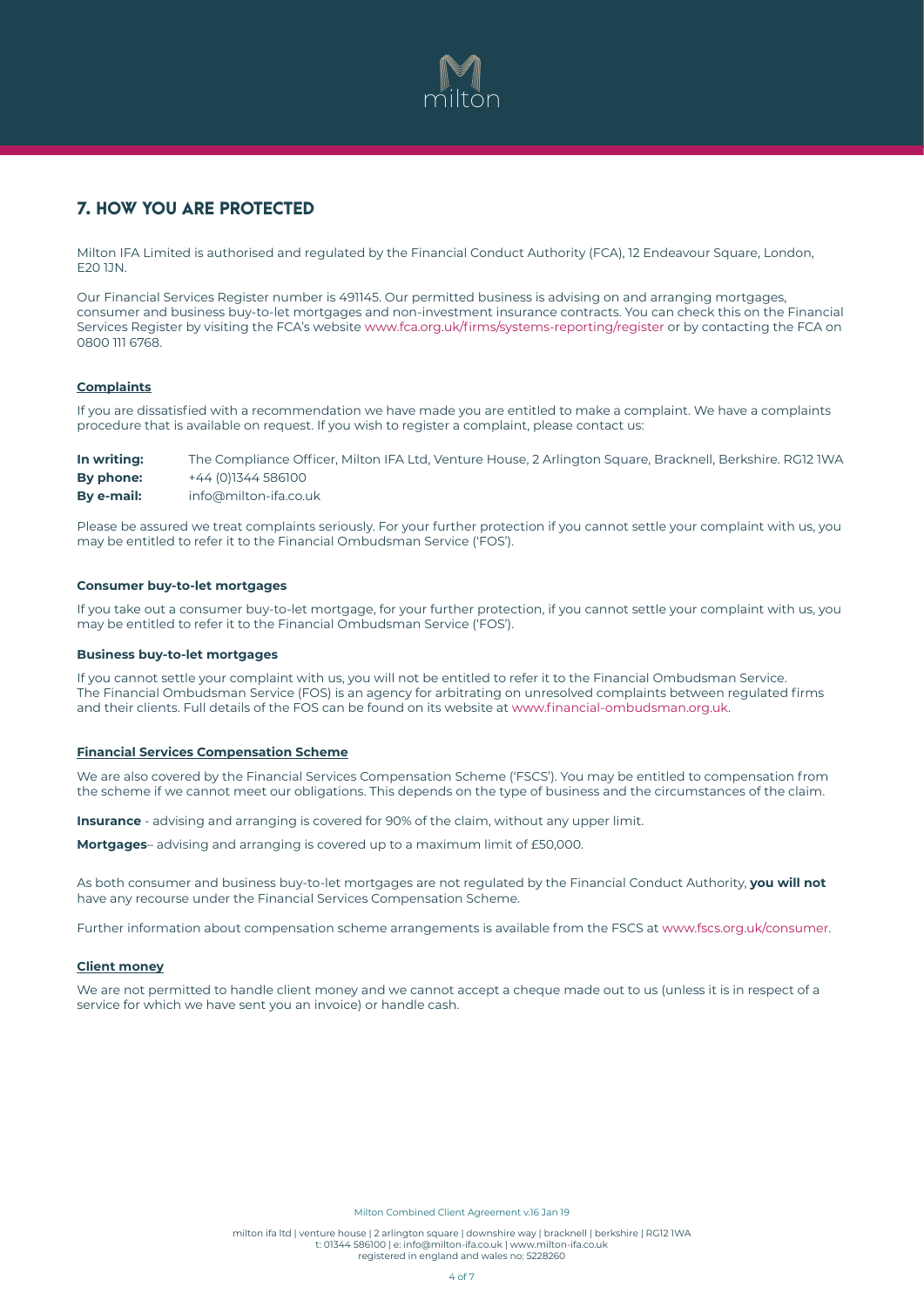

# 8. GENERAL

### **Jurisdiction**

This agreement is governed by and should be interpreted in accordance with English law and you agree to submit to the non-exclusive jurisdiction of the English Courts.

### **Legal and accounting advice**

Neither our firm nor our employees are qualified to render legal or accounting advice or to prepare any legal or accounting documents. It is hereby understood and agreed that the onus is on you, the client, to refer to a solicitor or accountant any point of law or accountancy that may arise during the course of discussions with us.

#### **Direct mortgage deals**

We advise on mortgage products from the whole of the market. This means that we source the recommended mortgage from the range of mortgages available to "intermediary" firms. Certain lenders may offer products directly to the public, rather than via an intermediary firm, with more favourable terms. Accordingly our recommendation to you will be based on the most suitable mortgage product incorporated within the range available to intermediary firms.

#### **Unsolicited promotions**

We may contact you in the future by means of an unsolicited promotion (by telephone, email or post) should we wish to discuss the relative merits of a particular mortgage product or service which we feel may be of interest to you.

#### **Benefits we may receive:**

Under the rules of our regulator, the FCA, as a firm providing independent advice we are unable to accept or retain payments or benefits from other firms (e.g. product providers) as this would conflict with our independent status.

From time to time we may attend training events funded and /or delivered by product providers, fund managers and investment platforms. These events are designed to enhance our knowledge and enhance the quality of service we provide to our clients. As such this doesn't affect our obligation to act in your best interests. Please ask us if you want further details.

#### **Providing information to your insurer**

Your insurance / protection cover is based upon the information you provide to the insurance company. Where you are buying insurance as an individual, this means that you must take 'reasonable care' to answer all questions asked by the insurer fully and accurately. For general insurance policies such as car insurance or liability insurance, once cover has been arranged, you must immediately notify the insurers or us of any changes to the information that you have already provided. Failure to provide accurate and up to date information may invalidate your insurance cover and mean that a claim may not be paid.

All other clients (e.g. commercial clients) must still disclose all 'material facts' (any information that may influence the insurer's decision over cover or terms) prior to inception and throughout the period of the policy. Again, failure to disclose material information may invalidate your insurance cover and could mean that a claim may not be paid.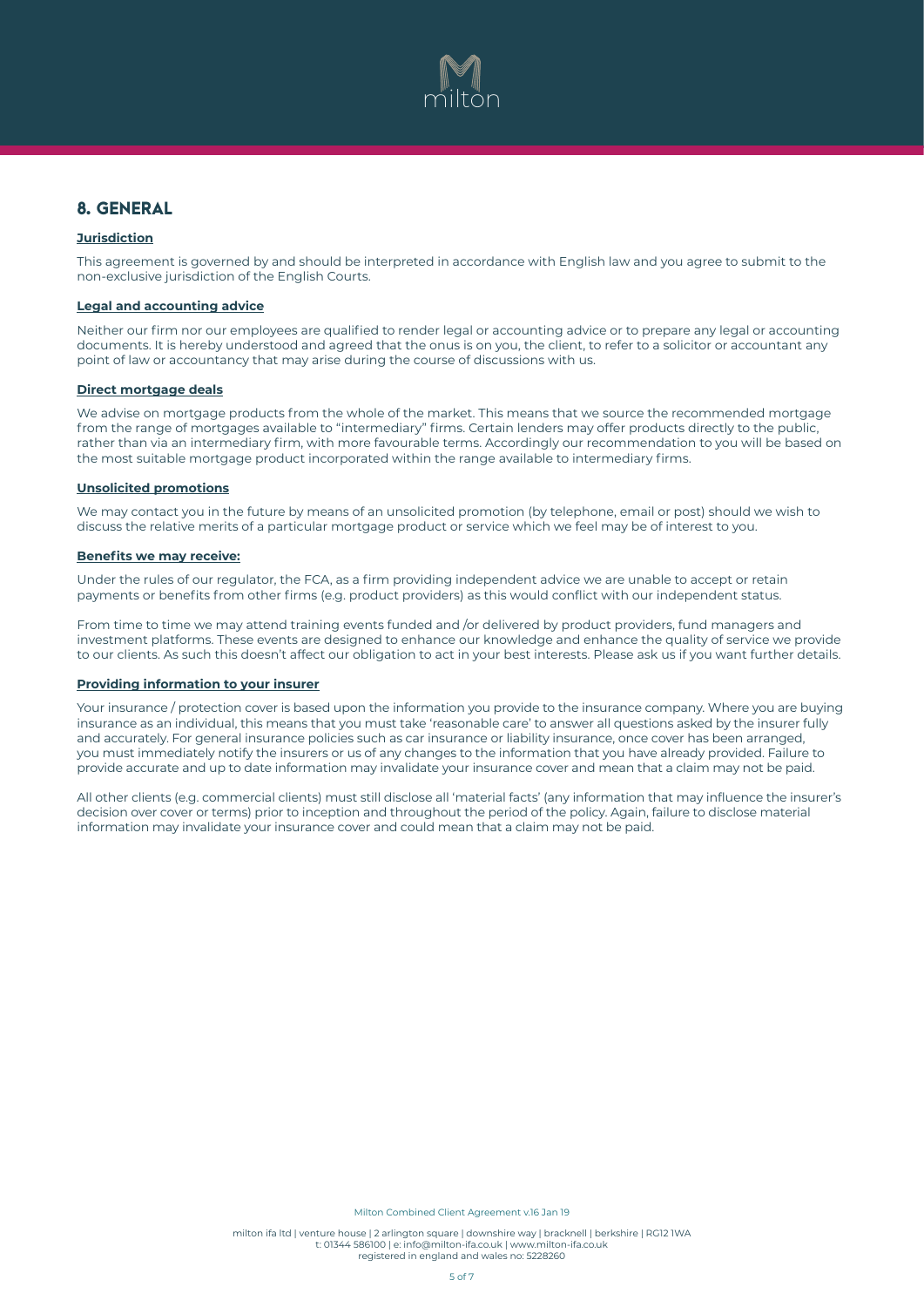

# 9. YOUR CONSENT

**This is our standard client agreement upon which we intend to rely. For your own benefit and protection you should read these terms carefully before signing them. If you do not understand any point please ask for further information.**

If you wish to instruct Milton IFA Ltd to act on your behalf, please sign this document below. These Terms and Conditions of Business become effective from the date of signing and both you and Milton IFA Ltd having signed this Agreement confirm acceptance of the terms.

By signing these Terms and Conditions of Business you acknowledge that the client agreement will come into effect once it has been signed by all parties and will remain in force until terminated. This agreement is governed, and shall be interpreted in accordance with English law and both parties shall submit to the exclusive jurisdiction of the English Courts.

- 1. You agree that the information we hold about you can be held on computer and/or paper files.
- 2. You agree that any information which you give us may be disclosed to third parties (e.g. credit reference agencies and product providers) for any purpose associated with transacting business on your behalf or to another firm upon the sale of all or part of our business.
- 3. You agree that we may use the information that we hold about you to contact you from time to time by post, fax, e-mail or telephone to bring to your attention additional products or services which may be of benefit to you.
- 4. We agree that any consent given by you under paragraph 3 above may be withdrawn by you at any time by writing to: The Compliance Officer, Stuart Milton, Milton IFA Ltd, Venture House, 2 Arlington Square, Downshire Way, Bracknell, Berkshire. RG12 1WA.

#### **Mortgages & non investment insurance products:**

I/we elect to remunerate Milton IFA Ltd for the services to be provided by:

| 1. Milton IFA Ltd receiving commission from the product provider.                                                                                         |  |
|-----------------------------------------------------------------------------------------------------------------------------------------------------------|--|
| 2. Paying fees to Milton IFA Ltd in accordance with the accompanying Financial Planning Fee Agreement.                                                    |  |
| 3. A combination of 1 and 2 in accordance with the accompanying Financial Planning Fee Agreement.                                                         |  |
| It is confirmed that I/we wish to retain the services of Milton IFA Ltd. I/we also confirm that I/we have received,<br>reviewed and understood a copy of: |  |
| a) Milton IFA Ltd's Client Agreement                                                                                                                      |  |

b) A Fee Agreement \* \*To be deleted if not applicable

#### *Investments including pensions:*

*Please refer to our separate Client Agreement and Service Proposition which you will be provided with for Investment products.*

| Client full names(s) |      |
|----------------------|------|
| Client signature(s)  |      |
| Date                 | Date |
|                      |      |

Signed for and on behalf of Milton IFA Ltd ........

Milton Combined Client Agreement v.16 Jan 19

milton ifa ltd | venture house | 2 arlington square | downshire way | bracknell | berkshire | RG12 1WA t: 01344 586100 | e: [info@milton-ifa.co.uk](mailto:info@milton-ifa.co.uk) | [www.milton-ifa.co.uk](http://www.milton-ifa.co.uk) registered in england and wales no: 5228260